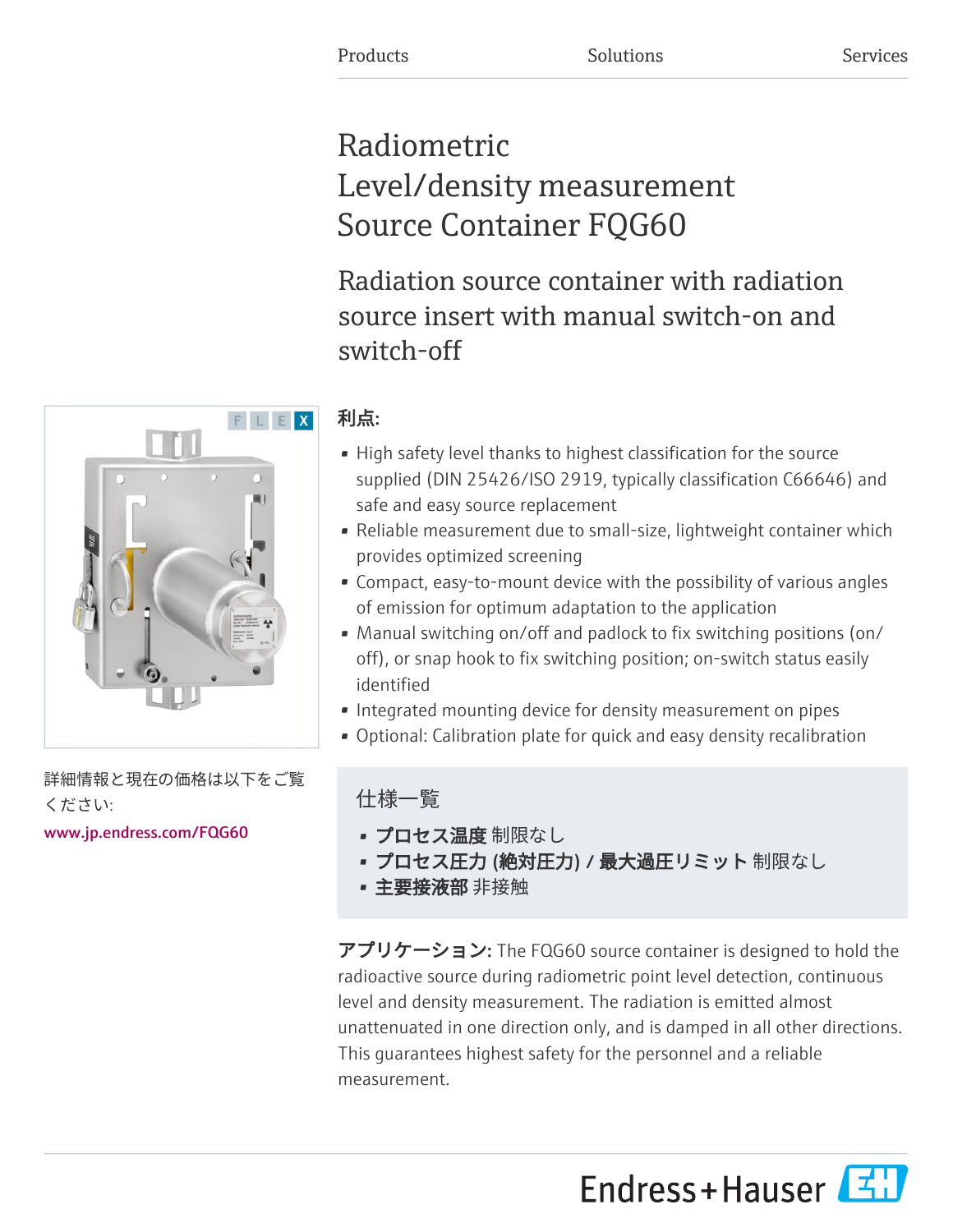## 機能と仕様

連続 / 液体 オンランス - 測定原理

放射線式

特性 / アプリケーション 線源容器 放射角度: 40 / 20度 約18kg

#### 特徴

手動ON/OFFスイッチ付き

#### 周囲温度

 $-40...+120$  °C  $(-40...+248)$ °F)

### プロセス温度

制限なし

プロセス圧力 (絶対圧力) / 最大過圧リミッ ト 制限なし

#### 主要接液部

非接触

#### プロセス接続

非接触

リミットスイッチ / 粉体 測定原理

放射線式リミットスイッチ

特性 / アプリケーション 線源容器 放射角度: 5度 約18kg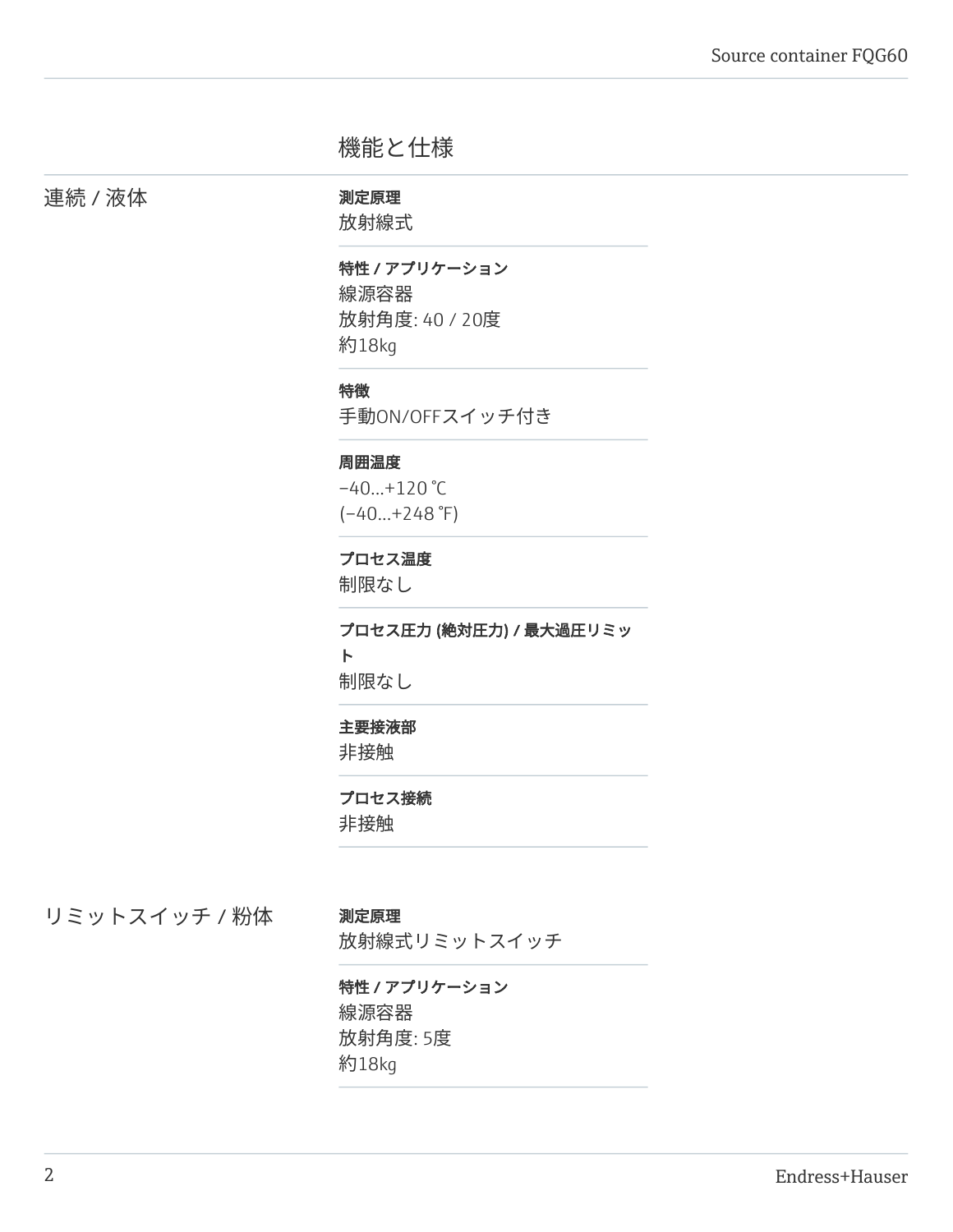リミットスイッチ / 粉体

#### 特徴

アプリケータによる管理区域計算

#### 周囲温度

 $-40...+120$  °C  $(-40...+248)$ °F)

#### プロセス温度

制限なし

プロセス圧力 (絶対圧力) / 最大過圧リミッ ト 制限なし

#### 主要接液部

非接触

#### プロセス接続

非接触

## リミットスイッチ / 液体 測定原理

放射線式リミットスイッチ

#### 特性 / アプリケーション

線源容器 放射角度: 5度 約18kg

#### 特徴

アプリケータによる管理区域計算

#### 周囲温度

 $-40...+120$  °C  $(-40...+248)$ °F)

#### プロセス温度

制限なし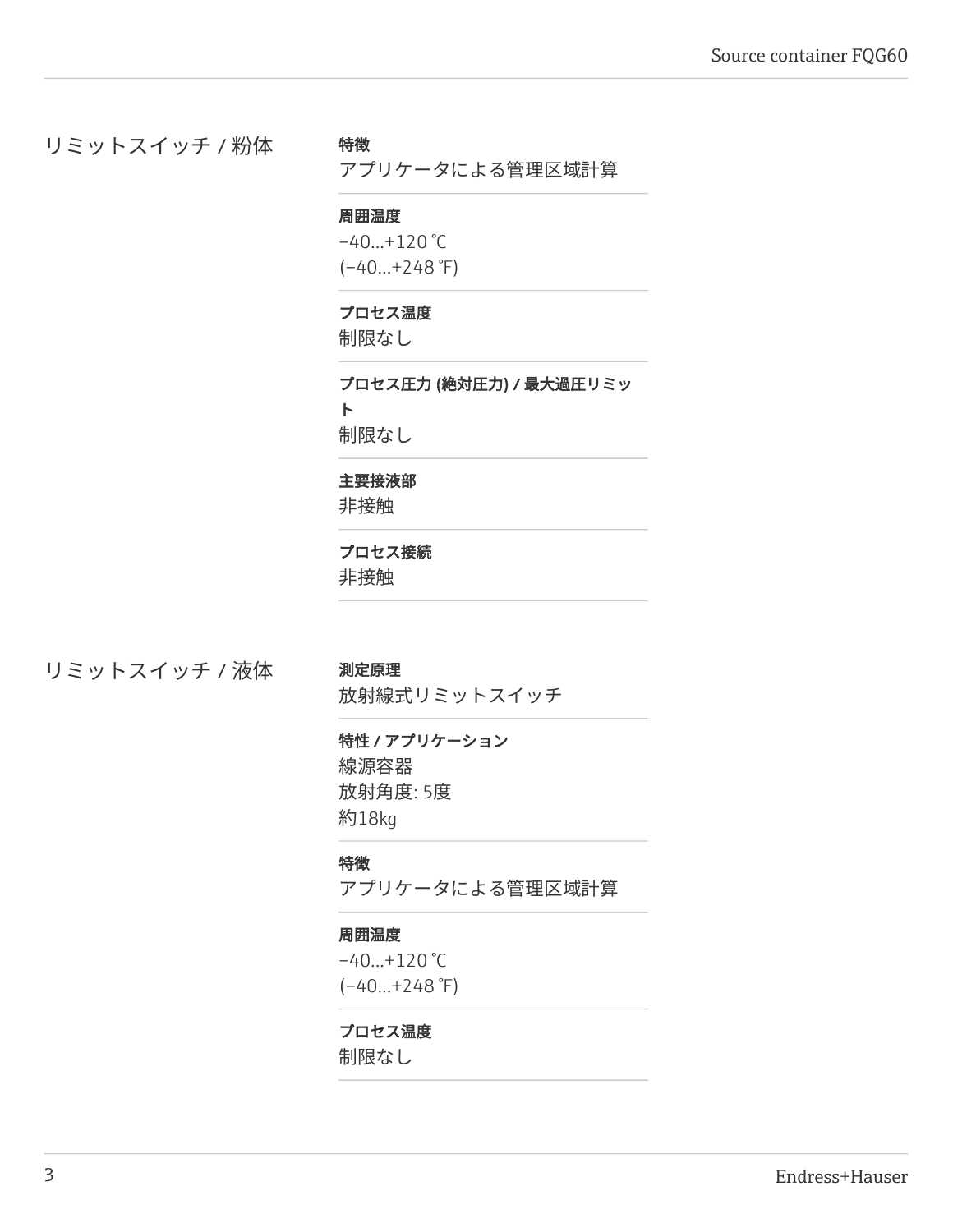リミットスイッチ / 液体

#### プロセス圧力 (絶対圧力) / 最大過圧リミッ ト

制限なし

#### 主要接液部

非接触

### プロセス接続

非接触

連続 / 粉体 インスコントランス 測定原理

放射線式

#### 特性 / アプリケーション 線源容器

放射角度: 40 / 20度 約18kg

#### 特徴

アプリケータによる管理区域計算

#### 周囲温度

 $-40...+120$  °C  $(-40...+248)$ °F)

#### プロセス温度

制限なし

プロセス圧力 (絶対圧力) / 最大過圧リミッ ト 制限なし

### 主要接液部

非接触

#### プロセス接続

非接触